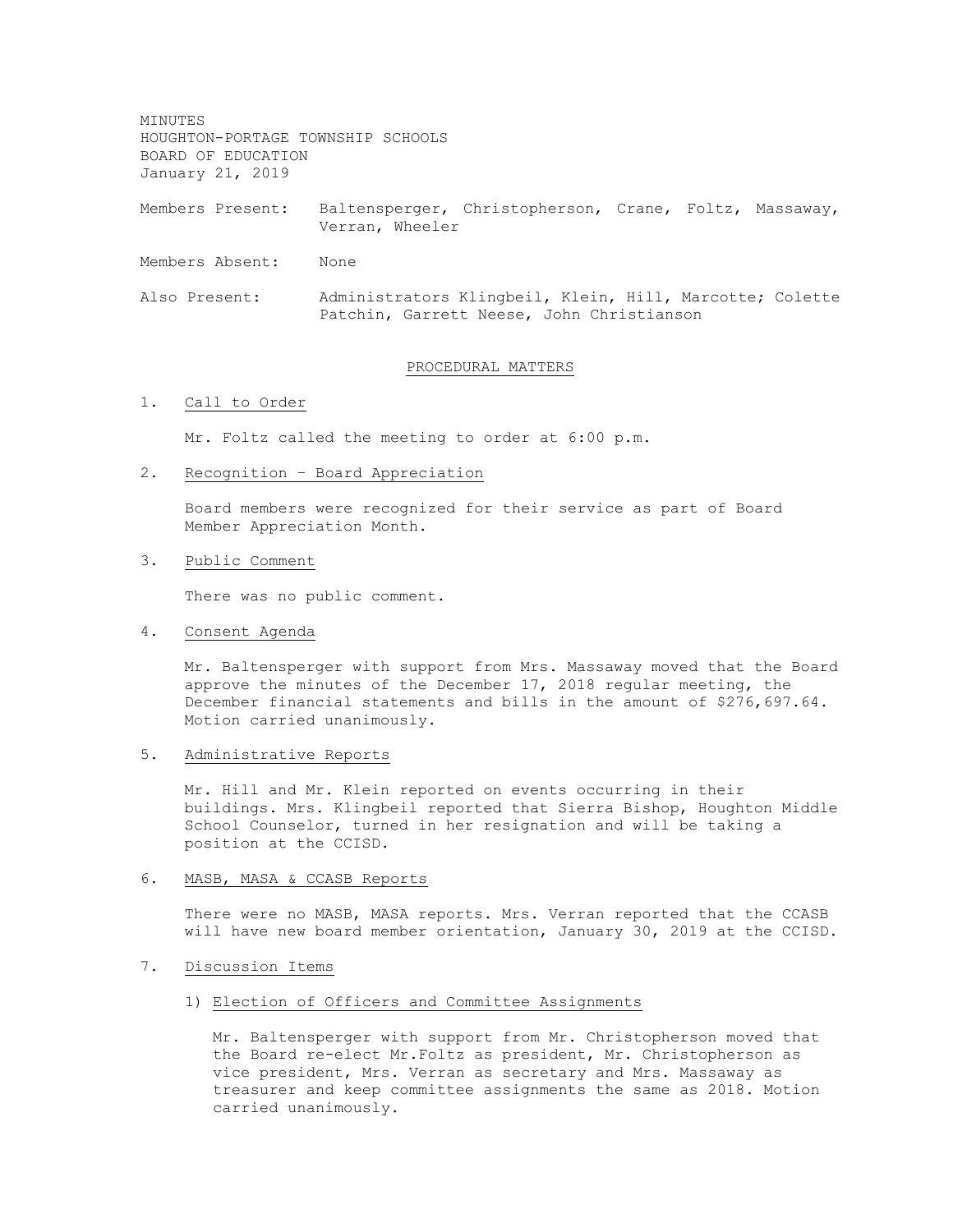2) Bond Progress

Mrs. Klingbeil updated the board on the progress of the 2017 Bond.

3) Merit Pay Policy

Mrs. Klingbeil led a discussion on merit pay.

4) Kitchen Equipment

Mrs. Klingbeil led a discussion regarding HPTS's kitchen equipment.

### 8. Action Items

# 1) Approval of By-Laws

Mr. Crane with support from Mrs. Verran moved that the Board approve the By-Laws from Section 0000 of the Policy Manual. Motion carried unanimously.

2) Election of Officers

Motion was made and voted on earlier in the meeting.

3) Resolution Fixing Time, Date and Place of Monthly Meetings

Mr. Crane with support from Mrs. Verran moved that the Board approve the schedule for monthly meetings on February 18, March 18, April 15, May 20, June 17, July 15, August 19, September 16, October 21, November 18, December 16, January 20, to begin at 6:00 p.m. and the meetings to be held in the Houghton High School Board Room. Motion carried unanimously.

4) Bank Signature Authorization

Since the board officers did not change, this action was not needed.

9. Other Concerns or Public Comment

None

10. Executive Session

Mr. Baltensperger with support from Mrs. Massaway moved that the Board adjourn to executive session to discuss negotiations. Through a roll call vote, the motion passed with voting as follows: Ayes: Baltensperger, Christopherson, Crane, Foltz, Massaway, Verran, Wheeler; Nays: none. The Board adjourned to executive session at 6:33 p.m. The Board returned to regular session at 6:47 p.m.

11. Adjournment